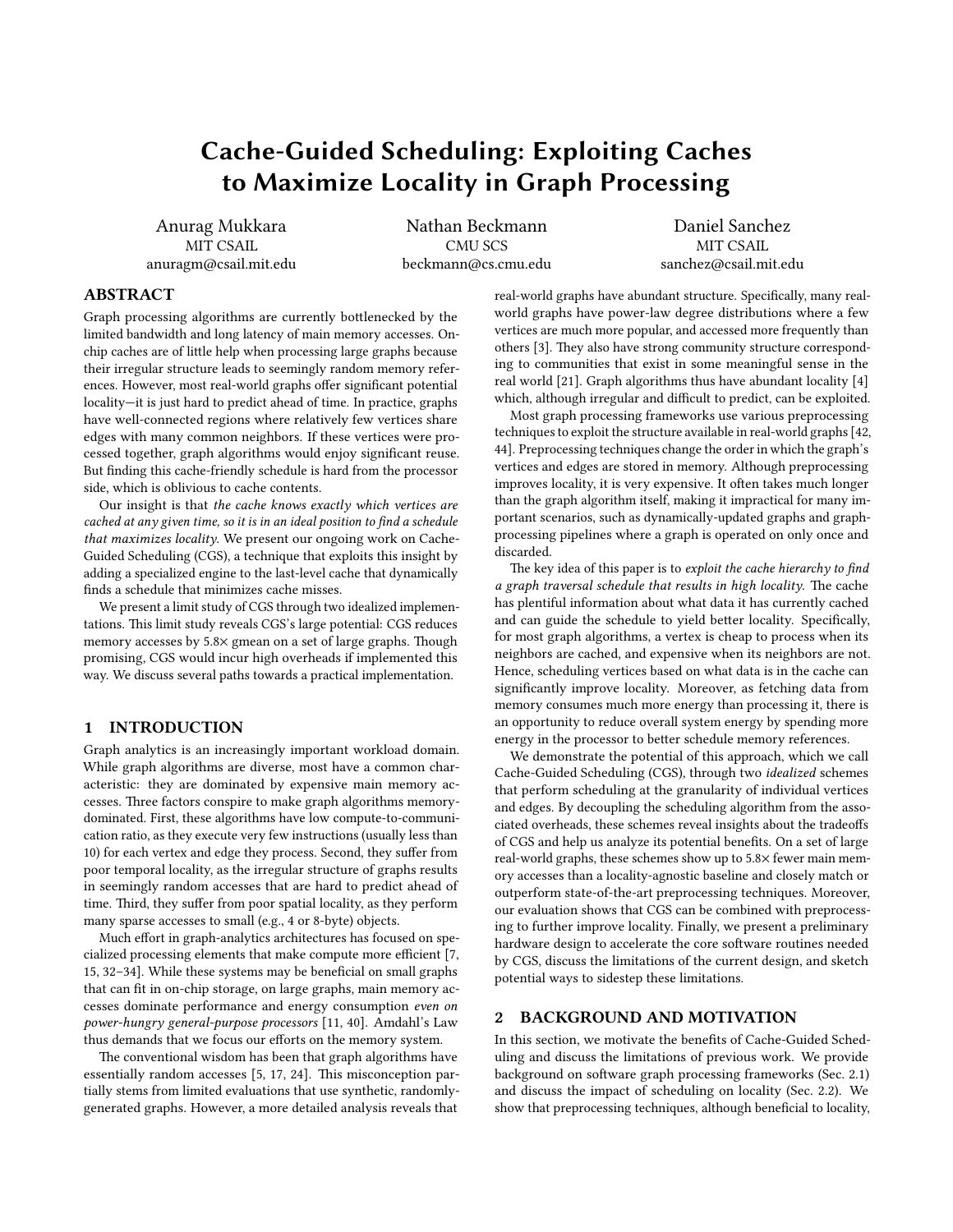are very expensive, making them impractical in many important scenarios [\(Sec. 2.3\)](#page-2-0). Finally, we discuss how previous work on graphprocessing architectures fails to alleviate the memory bottleneck of graph processing [\(Sec. 2.4\)](#page-2-1).

### <span id="page-1-0"></span>2.1 Software Graph Processing Frameworks

Graphs are a natural abstraction to represent and analyze many kinds of information, such as social network interactions, web page links, road networks, and user ratings in online services [\[16,](#page-7-14) [35\]](#page-7-15). With ever-increasing datasets, there is a growing interest in software graph processing frameworks that improve programmer productivity while achieving good performance and scalability.

Prior work has proposed abstractions and runtimes for graph processing on both shared-memory multicores [\[20,](#page-7-16) [31,](#page-7-17) [37,](#page-7-18) [41,](#page-7-19) [42\]](#page-7-12) and distributed systems [\[13,](#page-7-20) [14,](#page-7-21) [23,](#page-7-22) [25,](#page-7-23) [29,](#page-7-24) [38\]](#page-7-25). Shared-memory graph processing has become very attractive because the limited network bandwidth of distributed systems makes distributed graph processing very inefficient [\[27\]](#page-7-26), and increasing main memory capacities have made it possible to fit most large real-world graphs on a single machine [\[41\]](#page-7-19).

Most graph frameworks provide a simple interface that lets application programmers specify algorithm-specific logic for performing operations on graph vertices and edges. The runtime is then responsible for scheduling these operations as defined by the execution model. Many graph frameworks use a Bulk Synchronous Parallel (BSP) [\[43\]](#page-7-27) model, where the execution is divided into iterations separated by barriers and updates to algorithm-specific data are made visible only at the end of each iteration. The runtime manages a set of active vertices in each iteration and performs application-specific operations on them, until there are no more active vertices or a termination condition (e.g., a number of iterations) is reached.

### <span id="page-1-1"></span>2.2 Impact of Scheduling on Locality

Many graph algorithms are unordered and the runtime has complete freedom on how to schedule the processing of active vertices in each iteration. The schedule does not affect the correctness of the algorithm, but it has a large impact on locality. All-active algorithms, in which all vertices are processed in each iteration, give more opportunities to perform locality-aware scheduling. Many important algorithms like PageRank, Collaborative Filtering, and Label Propagation are all-active algorithms. Algorithms where only a subset of vertices are active on each iteration, like BFS, offer reduced opportunities to improve locality.

State-of-the-art graph processing frameworks like Ligra [\[41\]](#page-7-19) and GraphMat [\[42\]](#page-7-12) follow a vertex-ordered schedule, a simple technique that achieves spatial locality in accesses to edges but results in hard-to-cache accesses to vertices. Before analyzing the tradeoffs of vertex-ordered scheduling, we first describe the format in which graphs are stored in memory (see [Fig. 1\)](#page-1-2).

Assuming the graph has V vertices and E directed edges, there is a destination array of E elements and an offset array of  $V + 1$ elements. The destination array stores the destination vertex id of each directed edge in the graph, after sorting the edges by their source vertex. For each vertex, the offset array stores the offset of its first edge in the destination array. The last element of the offset array is set to V, the number of vertices. Application-specific

data, one element for each vertex, is stored in a separate array. For example, in PageRank, vertex data stores the score of each vertex. This format, known as Compressed Sparse Row (CSR), is used by many graph processing frameworks [\[41,](#page-7-19) [42\]](#page-7-12) since it is simple and space-efficient. CGS can be used with other formats that provide fast lookup of a vertex's neighbors, such as adjacency matrices.

<span id="page-1-2"></span>

Figure 1: Graph storage format. The destination array stores the destination vertex id of each edge, and the offset array stores the offset of the first edge of each vertex. Applicationspecific vertex data is stored in a separate array.

Real-world graphs often have tens or even hundreds of edges per vertex, so the edge list is much larger than the vertex data. A vertexordered schedule simply processes the active vertices in order of vertex id, and processes all the edges of each vertex consecutively. Processing an edge usually involves accessing the vertex data of both the source (active) vertex and the destination vertex.

This vertex-ordered schedule results in sequential accesses to the large edge list, which yield good spatial locality and can be prefetched well. However, it causes seemingly random accesses to vertex data, as shown in the top half of [Fig. 2.](#page-1-3) If vertex data does not fit in on-chip caches, as is the case for all but the smallest real-world graphs, this will cause many expensive accesses to main memory.

<span id="page-1-3"></span>

Figure 2: Effect of vertex processing order on locality in accesses to different data structures.

On the graphs we evaluate, accesses to vertex data account for about 90% of total main memory accesses. While latency-hiding techniques such as hardware prefetching [\[2,](#page-7-28) [45\]](#page-7-29) can reduce the impact of these accesses on performance, system energy is dominated by main memory accesses. [Fig. 3](#page-2-2) shows the energy breakdown of PageRank on several large graphs using vertex-ordered scheduling (see [Sec. 4.1](#page-4-0) for methodology). On average, 51% of energy is spent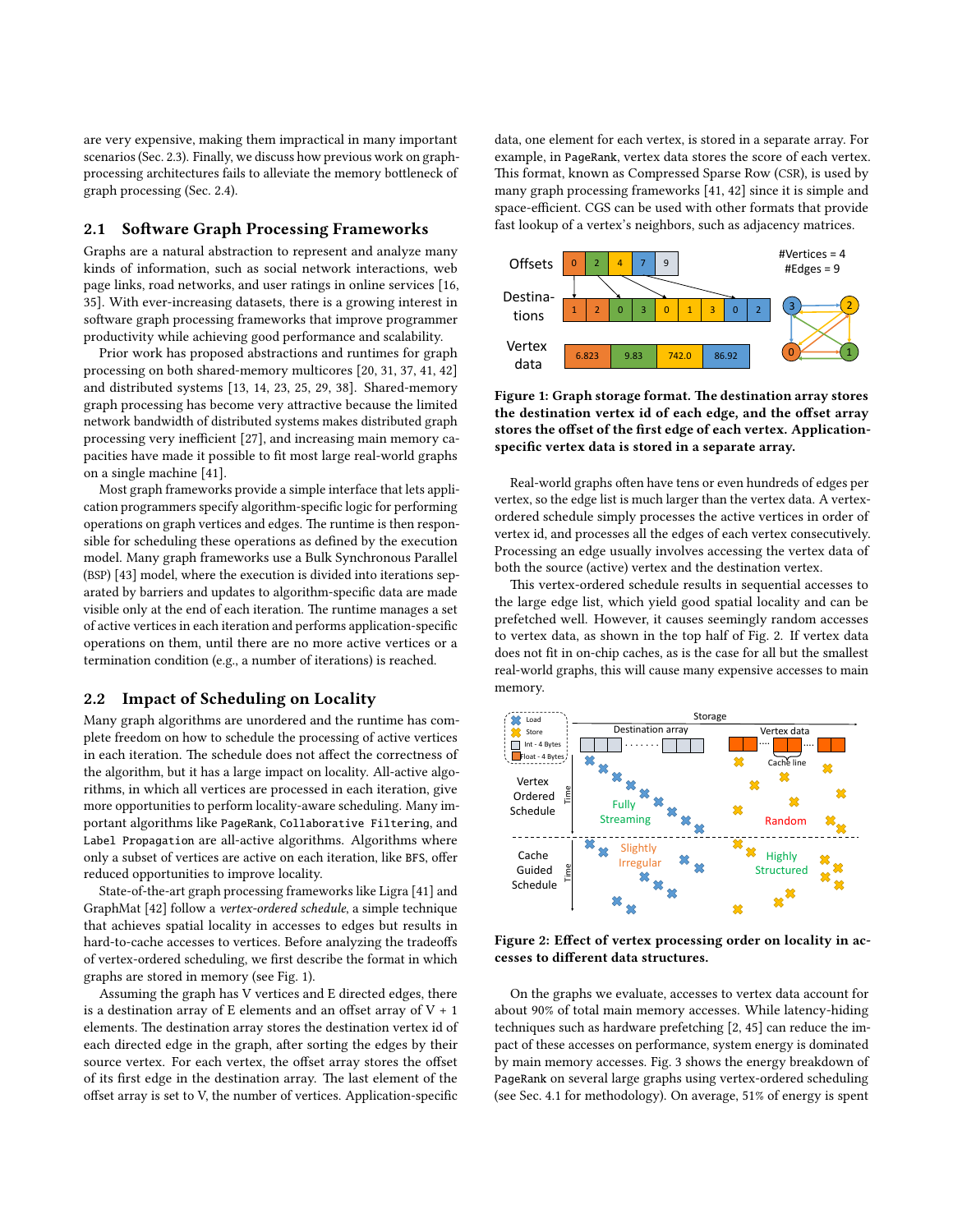<span id="page-2-2"></span>

Figure 3: Energy breakdown of PageRank on a system with lean out-of-order (Silvermont-like) cores.

on main memory accesses, and this fraction increases to 57% for larger graphs (web) with 100 million vertices.

CGS improves locality in accesses to vertex data by scheduling vertices in an order that exploits the graph's structure. Since vertices are not processed sequentially, this loses some spatial locality in accesses to the edge list (bottom half of [Fig. 2\)](#page-1-3). The access to the first edge always touches a new cache line, but accesses to the remaining edges still have spatial locality. Since many real-world graphs have high average degree (more than 10 edges per vertex for the graphs we evaluate), the overall loss of spatial locality is not significant and is offset by the much higher locality we can achieve on accesses to vertex data.

## <span id="page-2-0"></span>2.3 Graph Preprocessing

Prior work on improving locality in graph algorithms has focused on graph preprocessing techniques. These techniques change the graph layout (i.e., the order in which vertices and edges are stored in memory) to improve locality. Some of these techniques are designed to work well with a vertex-ordered schedule, while others also require a different scheduling strategy.

Although preprocessing effectively improves temporal and spatial locality, it is very expensive. It requires doing multiple passes over the entire graph and changing the graph layout to get these benefits. As a result, preprocessing often takes longer than the graph algorithm itself.

[Fig. 4](#page-2-3) illustrates this tradeoff for PageRank. We evaluate two representative preprocessing techniques:

- (1) Graph Slicing [\[15,](#page-7-1) [42\]](#page-7-12), which partitions the graph into multiple sub-graphs that fit in the cache, improving temporal locality.
- (2) GOrder [\[44\]](#page-7-13), which reorders the vertices in memory through a novel heuristic that is shown to outperform others like sorting vertices by degree, sorting by breadth-first or depthfirst traversal order of the graph, etc.

[Fig. 4](#page-2-3) shows the breakdown of execution time for the preprocessing step and the algorithm itself on several large graphs. We run 20 iterations of single-threaded PageRank on an Intel Xeon E5-2658 v3 (Haswell) processor running at 2.2 GHz with 30 MB of last-level cache.

[Fig. 4](#page-2-3) shows that, although preprocessing significantly reduces PageRank's runtime (by up to 3×), end-to-end runtime is dominated

<span id="page-2-3"></span>

Figure 4: The benefits and overheads of various preprocessing techniques: Baseline (B) with no preprocessing, Slicing (S), and GOrder (G).

by preprocessing, which often takes an order of magnitude more time than the algorithm. In all cases, baseline execution time with no preprocessing is better than the best preprocessing technique when overhead is considered. Furthermore, preprocessing overhead is magnified for faster algorithms like Breadth-First Search that only need to traverse the graph once.

Prior work in this area ignores preprocessing overheads because, it argues, graphs can be reused across many algorithms. But in many real-world situations this is not the case: the graph changes over time or is produced by another algorithm, and is used once or at most a few times [\[26\]](#page-7-30). Therefore, while the effectiveness of preprocessing shows that there is abundant structure in graphs, the overheads of preprocessing are unacceptable.

# <span id="page-2-1"></span>2.4 Accelerators for Graph Analytics

Recent work [\[7,](#page-7-0) [15,](#page-7-1) [32–](#page-7-2)[34\]](#page-7-3) has proposed specialized graph-processing accelerators that use both compute and memory system specialization to achieve large performance and energy efficiency gains.

On the compute side, the proposed accelerators observe that graph algorithms use simple vertex and operations that are similar across many algorithms. Hence, they use specialized pipelines to perform these operations cheaply, and either leverage recon figurable logic or introduce limited programmability to support multiple algorithms.

While specialized graph-processing engines are effective on small graphs that fit on chip, their effectiveness is limited on large graphs, where main memory accesses dominate performance and energy even with general-purpose cores. [Fig. 5](#page-3-0) demonstrates this by showing the impact of core configuration on system energy, both with and without preprocessing. Compared to lean out-of-order cores, wide out-of-order (Nehalem-like) cores increase compute energy but barely help performance, because the system is bandwidthbound. Specialized pipelines reduce compute energy significantly, by more than 10× [\[15\]](#page-7-1). While this improves system energy, it increases the relative importance of main memory accesses, which now become the main cost. Preprocessing techniques (shown on the right of [Fig. 5\)](#page-3-0) improve locality and reduce memory energy, but even then, memory accesses dominate energy consumption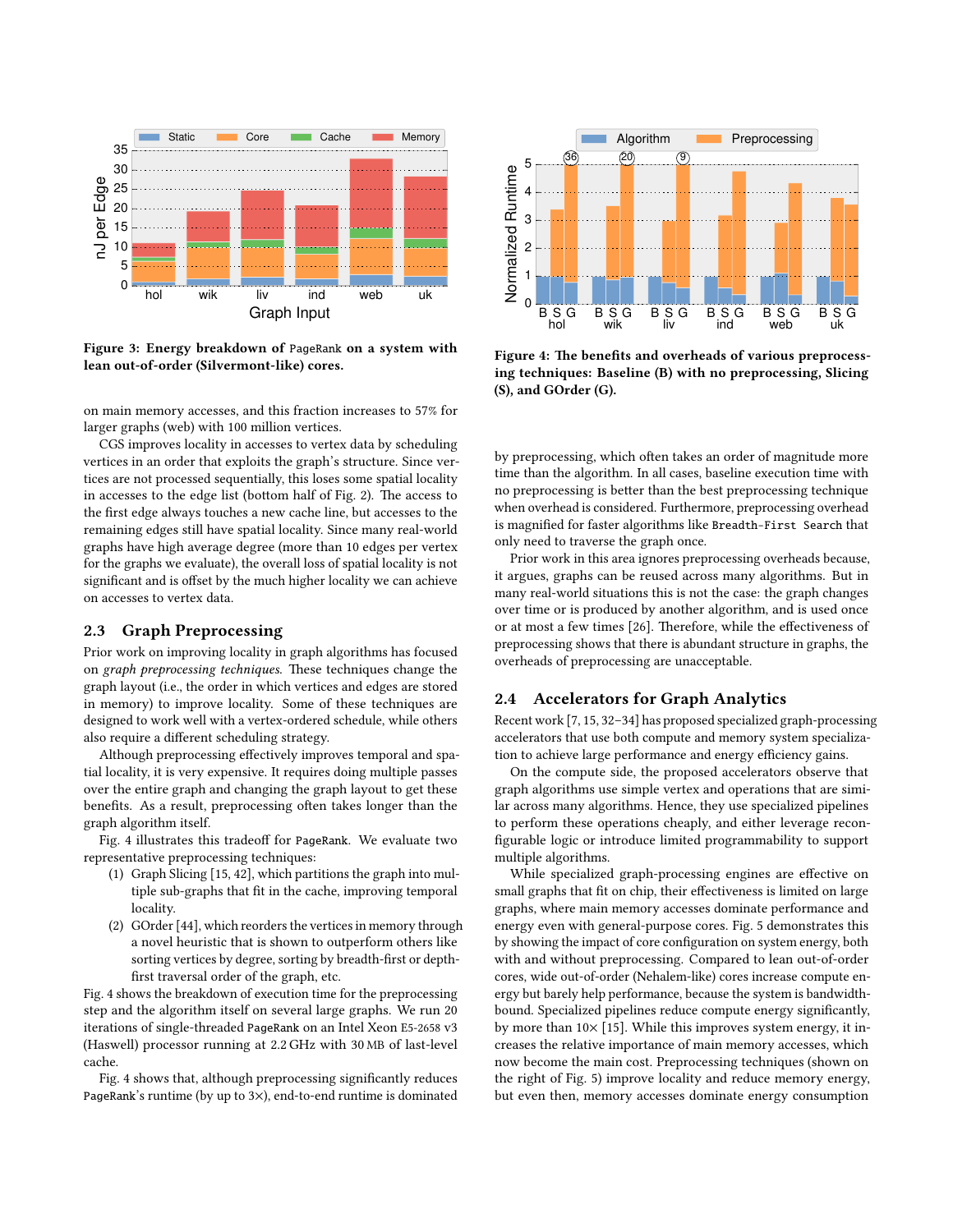<span id="page-3-0"></span>

Figure 5: Energy breakdown of PageRank on various core con figurations, without and with GOrder preprocessing, averaged across all graph inputs.

when specialized compute engines are used. Hence, we focus on techniques to use the memory system better.

Prior work that specializes the memory system for graph processing follows two broad techniques. First, such designs often tune the memory hierarchy to the needs of graph applications, e.g., by using separate scratchpads to hold vertex and edge data and matching their word sizes to the object sizes [\[34\]](#page-7-3), or by adding a large on-chip eDRAM scratchpad to hold larger graphs [\[15\]](#page-7-1) than is possible with SRAM. Second, prior work has proposed near-data processing designs [\[1,](#page-7-31) [12,](#page-7-32) [30\]](#page-7-33) that execute most graph-processing operations in logic close to main memory, reducing the cost of memory accesses.

Cache-Guided Scheduling complements this prior work by leveraging caches to dynamically find a schedule that makes better use of limited on-chip capacity. Although we describe CGS in the context of a general-purpose system with lean cores, we expect it to be even more beneficial with specialized processors.

## 3 CGS DESIGN

In this section, we sketch CGS's hardware support and hardwaresoftware interface. Note that this is just an implementation sketch and not the final design, which will require a more comprehensive study of design alternatives and overheads. We then discuss the two idealized schemes that let us study the potential of CGS.

#### 3.1 Hardware Support

Graph processing is memory-bound, so it is possible to spend extra instructions to perform locality-aware scheduling without hurting end-to-end performance. However, implementing CGS completely in software would incur prohibitive overheads. Hence, we propose simple hardware support to accelerate CGS.

Cache engine: As shown in [Fig. 6,](#page-3-1) we add a programmable cache engine at the last-level cache that is responsible for monitoring cache contents and finding a cache-friendly schedule.

We envision a simple, specialized core in the style of MAGIC [\[19\]](#page-7-34) or Typhoon [\[36\]](#page-7-35) that can inspect the cache's contents and react to events like cache line insertions and evictions. Although we propose using the cache engine to enable cache-friendly graph analytics, it could be used to accelerate other functions.

<span id="page-3-1"></span>

Figure 6: Key hardware components of CGS. The cache engine is a simple core that monitors cache contents and reacts to insertion and eviction events to find a cache-friendly schedule. The main processor, which is general-purpose, enqueues and dequeues tasks from the cache engine.

The primary function of the cache engine is to maintain a *worklist* of tasks to feed to cores. A task consists of processing a set of active vertices or edges in the graph. The worklist ranks the available tasks by assigning each task a score that indicates how beneficial it is to execute. For example, when the task involves processing a vertex, the score could be how many of its neighbors are currently cached. We call the metric used to compute task scores the scoring metric.

The cache engine sends the tasks with the highest scores to cores for processing. We assume small hardware task queues between the cache engine and the cores, similar to Active Messages [\[10\]](#page-7-36) or Carbon [\[18\]](#page-7-37).

In our current, idealized implementation of CGS, the worklist stores all active vertices and edges, which is expensive. [Sec. 5](#page-6-0) discusses potential strategies to use a small worklist while retaining most of the benefits of an unbounded worklist. We envision a design where the cache engine adaptively expands the worklist by exploring the graph and bringing in graph vertices when the worklist size falls below a certain threshold.

The scoring metrics that we use require simple integer arithmetic operations. Hence, this core only needs simple functional units and we expect its area footprint to be a small fraction of the multimegabyte last-level caches in current processors. To compute these scores, the cache engine uses two interfaces to the last-level cache: probes and cache event notifications, which we detail below.

Probes: The cache engine routinely checks whether an address is present in the last-level cache. A probe is simply a cache tag lookup that has no side effects: no main memory accesses are triggered if the address is not cached, and cache replacement state is not updated if the line is cached. Probe operations can reuse existing tag ports, since last-level caches are multi-banked and have plentiful tag array bandwidth.

The cache engine uses probes to rank tasks, e.g., by checking the neighbors of a vertex to see how many are present in the cache. Cache event notifications: As software executes tasks, the cache's contents keep changing as new data is brought into the cache and old data is evicted. To keep the worklist's scores up-to-date, the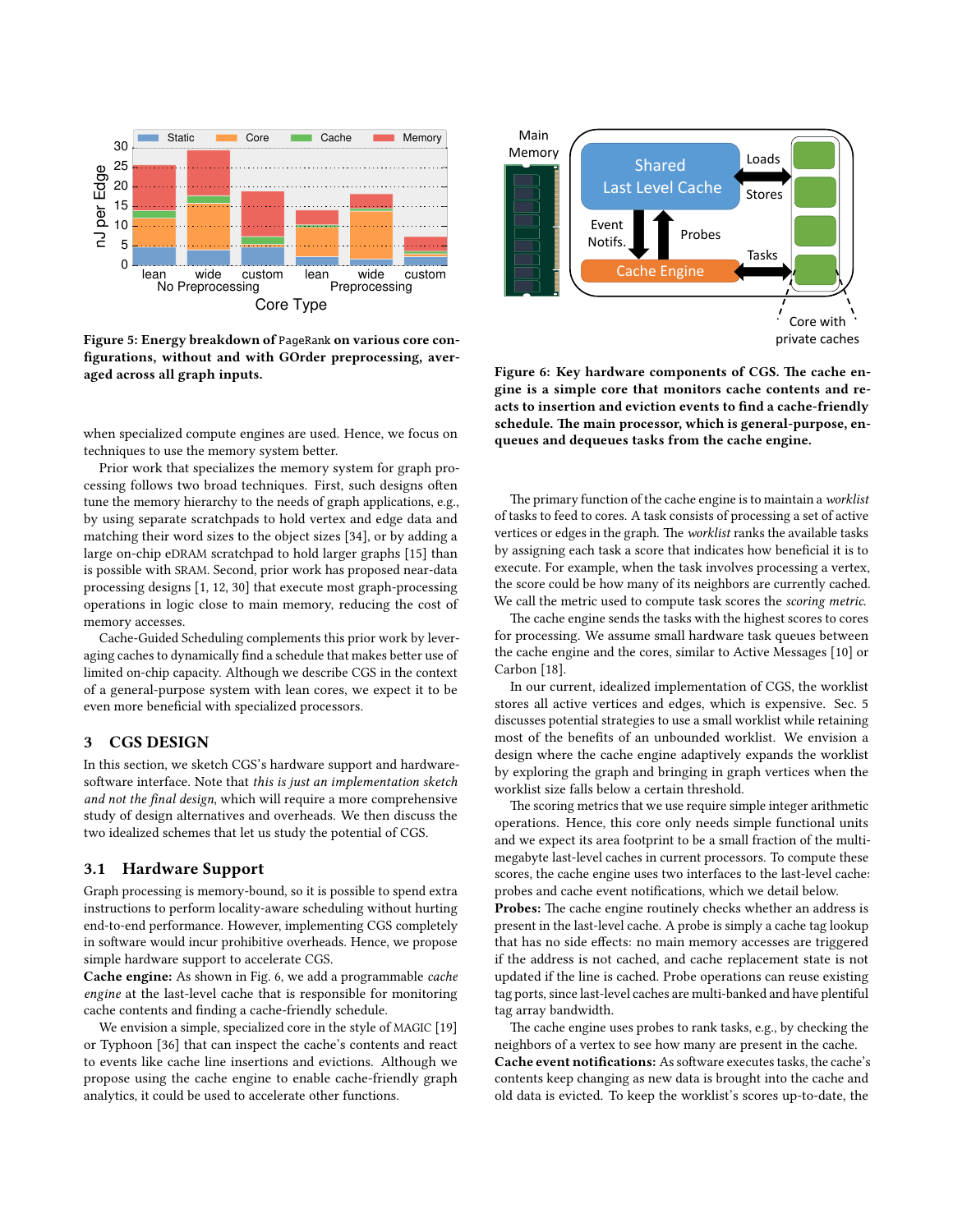cache engine is notified of evictions and insertions. A notification consists of a line address and an event type.

The cache engine maintains metadata about which tasks in the worklist are waiting on a particular cache line and, on a notification, queries this metadata to see whether any score needs to be updated. For example, when the worklist consists of active vertices, the cache engine maintains an auxiliary hash table of neighbors that are not yet in the cache. On each insertion, the cache engine queries the hash table to find whether any task scores should be updated. To maintain this metadata, the cache engine may perform additional memory accesses to the graph (e.g., in our example, to fetch the edge list of each vertex it inserts into the worklist). Thus the tradeoff is between the extra memory accesses to the graph and keeping the scores accurate in order to improve the locality of accesses to vertex data.

Overheads and idealizations: The main overheads of this design are (1) the additional processing performed by the engine to build the worklist and keep task scores updated, and (2) the space overheads of the worklist and the auxiliary metadata, which will take some of the available cache capacity. In our limit study, we ignore both these overheads, which allows us to study the potential benefits of CGS. Though we have not modeled these overheads in detail, given experimental data we expect them to be significant. Therefore, in [Sec. 5](#page-6-0) we discuss some potential strategies to reduce them. We now describe two variants of CGS and evaluate them in [Sec. 4](#page-4-1) with these idealizations.

## 3.2 Cache-Guided Scheduling of Vertices (CGS-V)

In CGS-V, each task processes one active vertex in the graph. At the beginning of an iteration, all active vertices are inserted into the worklist. Tasks are then dequeued from the worklist and processed until the worklist is empty. Processing a task involves sequentially processing all the edges with the vertex as the source.

Choosing the right scoring metric to rank tasks in the worklist can have a significant impact on the performance of CGS-V. Empirically, we have found that ranking vertices by hit ratio (e.g., number of cached neighbors / number of neighbors) works well. This is intuitive, since selecting the vertices that will cause the highest hit ratio will tend to maximize the cache's performance. In [Sec. 4.3](#page-5-0) we show that this approach outperforms other intuitive scoring metrics, such as ranking by most-cached or fewest-uncached neighbors.

#### 3.3 Cache-Guided Scheduling of Edges (CGS-E)

In CGS-E, each edge in the graph maps to a task rather than a vertex. The main difference between CGS-V and CGS-E is that in CGS-V, all the edges with a common source vertex are processed sequentially before moving to the next vertex. This property is not guaranteed in CGS-E since each edge is scheduled independently. CGS-E manages computation at a finer granularity than CGS-V and has more opportunities to improve locality. However, it has higher overheads since edges outnumber vertices by more than an order of magnitude in most real-world graphs.

The scoring metric tracks how many of the two endpoint vertices of an edge are currently in the cache. Hence, it can take only three values: 0 if none of the vertices are cached, 1 if either source or destination is cached, and 2 if both vertices are cached. Since the goal is to maximize hits, a higher score is better.

Similar to CGS-V, all the active edges are added to the worklist at the start of each iteration and processed in the order of their scores. If the initial score is 2, the edge is immediately processed since doing so causes no cache misses. Otherwise, the edge is inserted into the worklist to be processed later, when it is likely to have a better score.

When the worklist runs out of edges with score 2, it executes an edge with score 1. Among all the edges with a score of 1, it chooses the edge, one of whose endpoints is connected to the most number of edges with score 1 in the worklist. The intuition is that processing this edge brings in new data into the cache, that increases the score of the maximum number of edges from 1 to 2. If there are no edges with a score of 1, the worklist executes an edge with score 0, breaking ties in a similar manner.

### <span id="page-4-1"></span>4 EVALUATION

We now present our evaluation methodology including the graph algorithms, datasets, and simulation infrastructure. We then demonstrate the benefits of the vertex- and edge-based cache-guided scheduling schemes compared to a locality-agnostic baseline. We end the section with several sensitivity studies.

## <span id="page-4-0"></span>4.1 Methodology

Applications: We evaluate CGS on PageRank and Collaborative Filtering (CF), which are both all-active algorithms but with small (16-byte) and large (256-byte) object sizes respectively. We use the implementations from Ligra [\[41\]](#page-7-19) as our locality-agnostic baselines with vertex-ordered scheduling. All-active algorithms are generally executed for a fixed number of iterations or until a convergence condition is reached. However, to avoid long simulation times we only report results for the first iteration. This does not significantly affect the relative performance of different schemes as the algorithms that we evaluate have the same memory reference pattern in each iteration and the graphs we use are so large that there is negligible reuse across iterations.

We implement several scheduling schemes in our runtime without changing the application code. This makes our techniques transparent to changes in application-level logic and makes it easier to extend them to other graph algorithms. In particular, we expect similar gains for other all-active algorithms like Triangle Counting, Label Propagation, etc. In addition, CGS also works with traversal algorithms like BFS or asymmetric algorithms like Incremental PageRank. For such algorithms, CGS can reuse the active vertex bit vector to rank only the active vertices.

Graph datasets: We use several large real-world graphs from various domains like social networks, web crawls, movie ratings, etc., detailed in [Table 1.](#page-5-1) With 16-byte and 256-byte objects for PageRank, Collaborative Filtering respectively, the graph sizes are much larger than the last-level cache size. We represent graphs in memory in Compressed Sparse Row (CSR) format, similar to Ligra. Since some of the graphs we use were already preprocessed, we randomize their vertex ids before running the graph algorithm.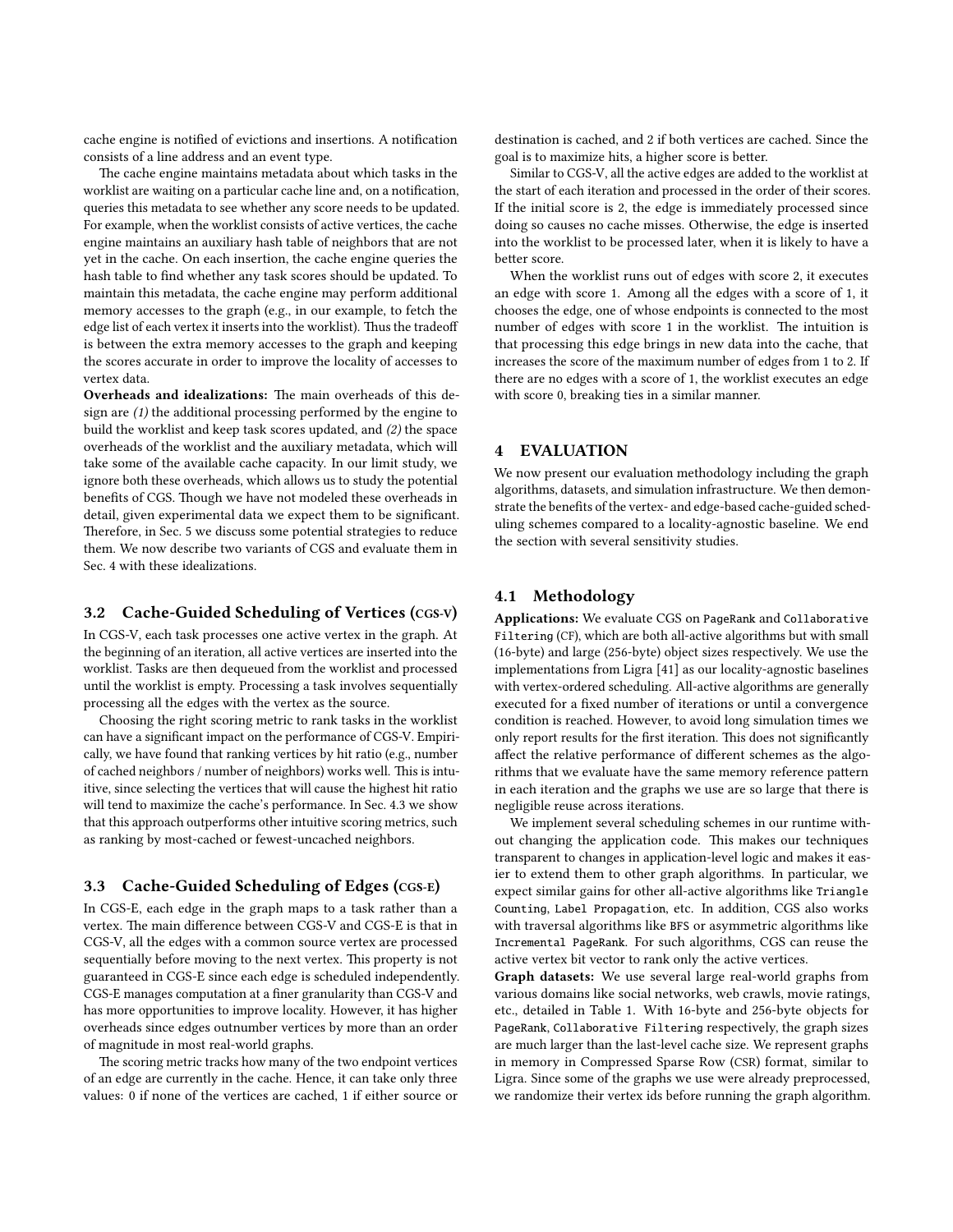<span id="page-5-1"></span>

| Application   |     | Graph Vertices (M) | Edges (M) | Description                       |
|---------------|-----|--------------------|-----------|-----------------------------------|
| PageRank      | hol | 1.1                | 113       | Hollywood actor network [8]       |
|               | wik | 3.5                | 45        | Wikipedia page links [8]          |
|               | liv | 4.8                | 69        | LiveJournal follower network [8]  |
|               | ind | 7.4                | 194       | Crawl of Indochina network [8]    |
|               | uk  | 19                 | 298       | Crawl of .uk domain [8]           |
|               | web | 118                | 1020      | Cross-domain crawl by Webbase [8] |
| Collaborative | nfl | 0.50               | 100       | Netflix movie ratings [6]         |
| Filtering     | vms | 0.55               | 61        | Yahoo Music ratings [9]           |

Table 1: Real-world graph datasets used.

<span id="page-5-2"></span>

| L1 cache           | 32 KB 8-way set-associative              |
|--------------------|------------------------------------------|
| <b>L2</b> cache    | 8 MB 16-way hashed set-associative       |
| Replacement policy | LRU with L2 bypassing for streaming data |

Table 2: Configuration of the simulated cache hierarchy.

Simulation infrastructure: We developed an in-house cache simulator to get first-order estimates of the cache performance of different schemes. We insert hooks into the graph processing runtime that profile accesses to all the important data structures through the cache simulator. While the cache simulator does not do detailed instruction-level simulation, we verified that the memory and cache statistics that it reports are within 5% of those reported by zsim [\[39\]](#page-7-41). This simulator is simpler and faster than zsim, so it accelerates design-space exploration but does not provide end-toend performance results. We simulate the cache hierarchy shown in [Table 2](#page-5-2) and report last-level cache misses only. Since graph processing is memory latency-bound even when using out-of-order core processors [\[4\]](#page-7-11), reduction in main memory accesses should translate to improved performance.

To get the system energy breakdown numbers in [Sec. 2,](#page-0-0) we simulate (using zsim [\[39\]](#page-7-41)) a system with 32 lean out-of-order (Silvermontlike) cores, 16MB of last-level cache, and 6 DDR3 memory controllers with 12.8GB/s bandwidth per controller. We use McPAT [\[22\]](#page-7-42) to derive the energy numbers of chip components at 22 nm, and Micron DDR3L datasheets [\[28\]](#page-7-43) to compute main memory energy.

#### 4.2 Benefits of Cache-Guided Scheduling

[Fig. 7](#page-5-3) shows the memory accesses of cache-guided scheduling schemes compared to Ligra on PageRank and Collaborative Filtering (CF). Both cache-guided scheduling schemes show signicant reduction in main memory accesses with CGS-E performing better than CGS-V in general. On average across both applications, CGS-V and CGS-E reduce memory accesses by 2.1× and 5.8×, respectively.

For PageRank, CGS-V and CGS-E achieve 2.4× and 4.6× lower memory accesses than Ligra on average, respectively. The gap between CGS-V and CGS-E widens for Collaborative Filtering: while CGS-V only gets up to 1.9× lower accesses (1.5× on average), CGS-E achieves up to 17× reduction (12× on average). Due do the larger objects sizes and high average vertex degree for Collaborative Filtering, on average, a few kilobytes of data are accessed in processing a single vertex. By scheduling such large chunks of work at once, CGS-V loses signicant opportunities for fine-grain adaptation to cache contents.

#### <span id="page-5-0"></span>4.3 Sensitivity Studies

For the results in the rest of the section, we focus on PageRank.

<span id="page-5-3"></span>

Figure 7: Main memory accesses of cache-guided scheduling schemes normalized to Ligra (lower is better).

Cache-guided scheduling with preprocessing: [Fig. 8](#page-5-4) compares CGS with preprocessing techniques and shows that they are complementary. We compare Ligra, Slicing, GOrder (described in [Sec. 2.3\)](#page-2-0), and CGS-V and CGS-E both with and without GOrder preprocessing. While CGS-E's gains are similar to using preprocessing with Ligra, preprocessing the graph before applying CGS-E further reduces main memory accesses. Thus, in addition to matching the performance of state-of-the-art preprocessing techniques without their often-impractical overheads, CGS can also be combined with preprocessing when practical to reap additional benefits.

<span id="page-5-4"></span>

Figure 8: Effect of applying GOrder preprocessing on the graph before running the main algorithm using CGS. Main memory accesses are normalized to Ligra (lower is better).

Breakdown of accesses by data structure: [Fig. 9](#page-6-1) shows the breakdown of accesses to the major data structures: edge data, source vertex data, and destination vertex data. While Ligra achieves great locality in accesses to edge and source vertex data, it suffers from many random accesses to destination vertices. Preprocessing improves the locality of accesses to destination vertex data without impacting accesses to source vertex data. Both CGS-V and CGS-E hurt locality of accesses to source vertices somewhat, but improve that to destination vertices much more, giving a large overall reduction in cache misses.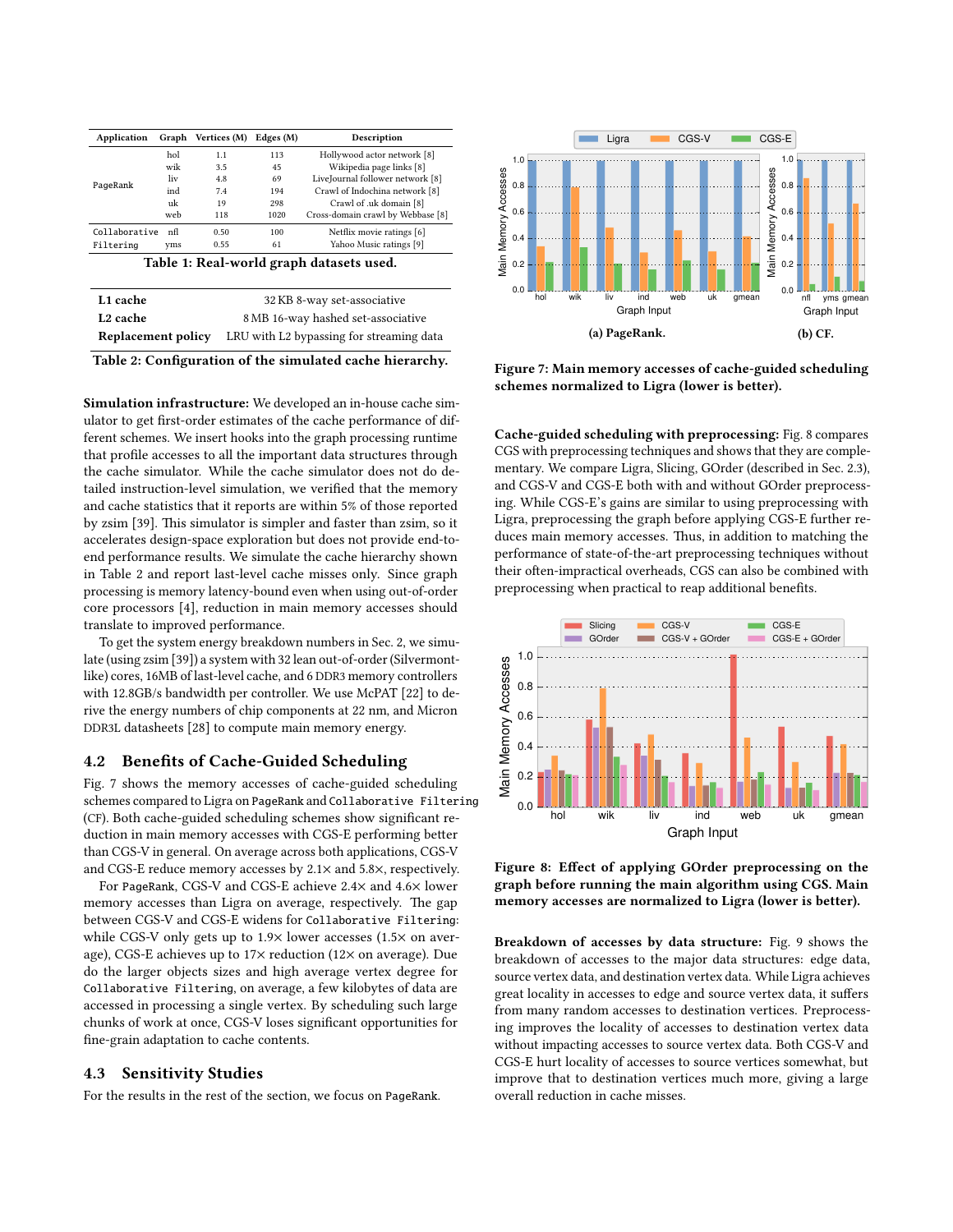<span id="page-6-1"></span>

Figure 9: Breakdown of main memory accesses between edge data, source vertices, and destination vertices (from bottom to top). All schemes are normalized to Ligra (lower is better).

<span id="page-6-2"></span>

Figure 10: Impact of cache line size. Main memory accesses are normalized to Ligra (lower is better).

Impact of cache line size: [Fig. 10](#page-6-2) shows the impact of line size on the benefits of CGS, by varying the line size from 16 bytes (which matches the object size of PageRank) to 256 bytes. At each line size, we show the reduction in memory accesses over Ligra averaged across all graphs. CGS-E slightly outperforms preprocessing at all line sizes and its benefits increase with larger line sizes. CGS-V performs similarly to the other techniques at small line sizes, but CGS-V's benefits increase more slowly with line size, so with large lines the gap with CGS-E and GOrder broadens.

Scoring metric for CGS-V: [Fig. 11](#page-6-3) shows the impact of scoring metric on the benefits of CGS-V. We consider the following scoring metrics: most hits (i.e., most neighbors cached), fewest misses (i.e., fewest neighbors uncached) and highest hit ratio (our default metric). For each scoring metric, we show the reduction in memory accesses of CGS-V over vertex-ordered scheduling.

The first two metrics perform almost the same on average. For graphs with lower baseline cache hit ratio (hol, wik, liv) minimizing misses performs better and the trend reverses for graphs with higher baseline cache hit ratio (ind, web, uk). The third metric, maximizing hit ratio, consistently outperforms the other two metrics and achieves up to 29% (14% on average) lower memory accesses.

<span id="page-6-3"></span>

Figure 11: Impact of scoring metric of CGS-V. Main memory accesses are normalized to Ligra (lower is better).

We also evaluated the effect of valuing hits and misses differently in the scoring metric. Specifically, we evaluated the metric:

 $a \cdot hits - (1 - a) \cdot misses$  for  $a \in [0, 1]$ 

Note that  $a = 1$  is equivalent to maximizing hits and  $a = 0$  is equivalent to minimizing misses. We observed that the value of a that performs best changes across graphs, and its performance closely matches the performance of the hit ratio metric.

#### <span id="page-6-0"></span>5 REDUCING THE OVERHEADS OF CGS

In this section, we discuss some potential ways to reduce the overheads of CGS as it currently implemented.

Reducing storage overheads: In the current CGS design, the major overhead comes from the storage required for the tasks in the worklist and the auxiliary metadata needed to track scores accurately. In particular, maintaining all the active vertices in the worklist is very expensive. To mitigate this, we need to be able to store only a small fraction of the active vertices in the worklist and still capture most of the locality benefits of CGS. Our initial experiments suggest that for a small worklist to be effective, the order in which vertices are added to the worklist is crucial. For example, inserting vertices in the order of their id would be ineffective as the algorithm would end up exploring disjoint regions of the graph simultaneously. Preliminary results suggest that filling the worklist by exploring the graph in a depth-first fashion is a plausible way to capture the locality achieved with an unbounded worklist while maintaining a small worklist. We will quantify this tradeoff in depth and explore alternative policies in future work. Reducing processing overheads: Beyond storage overheads, scheduling costs must also be kept small, since each task is a few tens of instructions. A simple approach would be to fix the scheduling logic in hardware, but this would forgo the programmability of the cache engine, making the system hard to adapt to new algorithms. Before rushing towards a fixed-function scheduler, we should consider algorithmic simplications to CGS.

First, since nearby vertices tend to be explored at the same time, grouping vertices as they are explored can lower overheads while preserving locality. Processing groups of vertices as a single task and only tracking the scores for a few vertices from each group greatly reduces the number of vertices that must be tracked. Since